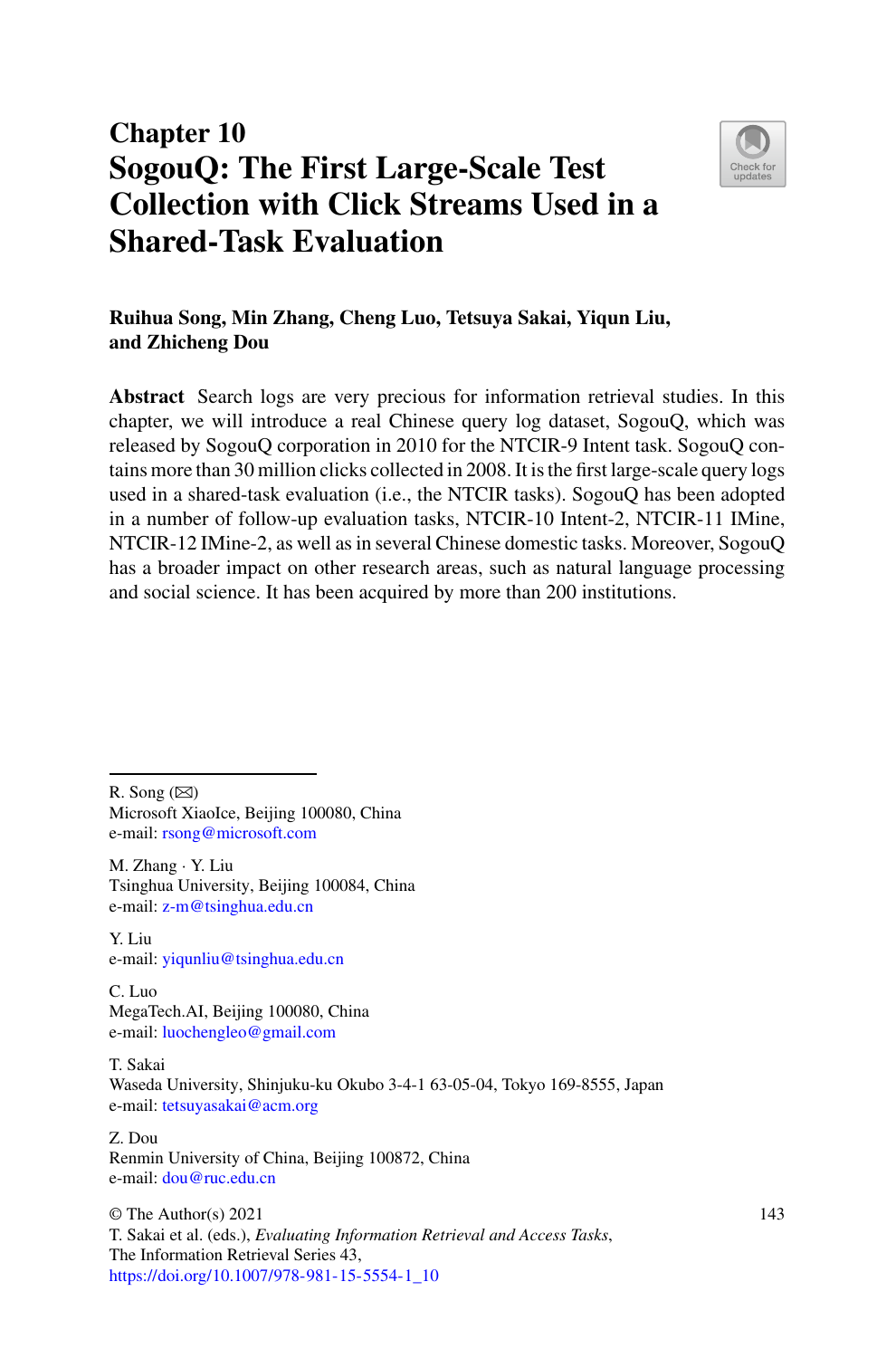## **10.1 Introduction**

When we were preparing the NTCIR-9 Intent task that aims to investigate query intents and search result diversification (Song et al[.](#page-6-0) [2011](#page-6-0)) in 2010, Sogou corporation was so generous to provide a real Chinese query log to NTCIR participants and further research communities. The data is called SogouQ and contains 30 million clicks collected in 2008. It is the first large-scale query logs used in a shared-task evaluation, such as NTCIR tasks.

The NTCIR-9 Intent task attracted 16 teams for Subtopic Mining subtask and 8 teams for Document Ranking subtask. It became the largest track in NTCIR-9 partially because participants are interested in SogouQ and how to use query logs for mining intents and diversifying document ranking. Since then SogouQ is used for NTCIR-10 Intent-2 task (Sakai et al[.](#page-6-1) [2013](#page-6-1)), NTCIR-11 IMine task (Liu et al[.](#page-6-2) [2014](#page-6-2)), and NTCIR-12 IMine-2 task (Yamamoto et al[.](#page-7-0) [2016\)](#page-7-0). The total number of participants groups is more than 80. They are from Australia, Canada, China, Germany, France, Japan, Korea, Spain, UK, and United States.

Later SogouQ had an even bigger impact on research. The usage of SogouQ data collection goes beyond the research on query intent. SogouQ is also used for improving fundamental natural language processing modules, such as name entity identification and new word discovery, user behavior studies, and Sociological topics. More than 200 institutes have acquired SogouQ related datasets from Tsinghua-Sohu Joint Laboratory on Search Technology. We believe that a more practical impact has happened but not been reported.

The remainder of this chapter is organized as follows: Sect. [10.2](#page-1-0) describes the details of SogouQ and its related data collections. Section [10.3](#page-2-0) briefly describes how organizers and participants use SogouQ in the NTCIR tasks. Section [10.4](#page-4-0) reports more research impact beyond the works published in NTCIR proceedings. Section [10.5](#page-5-0) concludes this chapter.

#### <span id="page-1-0"></span>**10.2 SogouQ and Related Data Collections**

SogouQ was constructed by the Tsinghua-Sohu Joint Lab on Search Technology. It is a web query log of Sogou search engine for about one month (June 2008). There are about 30 million clicks included. The size of compressed SogouQ is about 1.9 gigabytes and is available for download.<sup>1</sup>

It should be noted that several similar click datasets were also released by several organizations for research purpose:

• **AOL Query logs** (2006/36M queries/English) includes user ids and click data. This dataset was intentional and intended for research purposes. However, the queries were not filtered and further lead to much controversy about privacy issues.

<span id="page-1-1"></span>[<sup>1</sup>http://www.sogou.com/labs/resource/q.php.](http://www.sogou.com/labs/resource/q.php)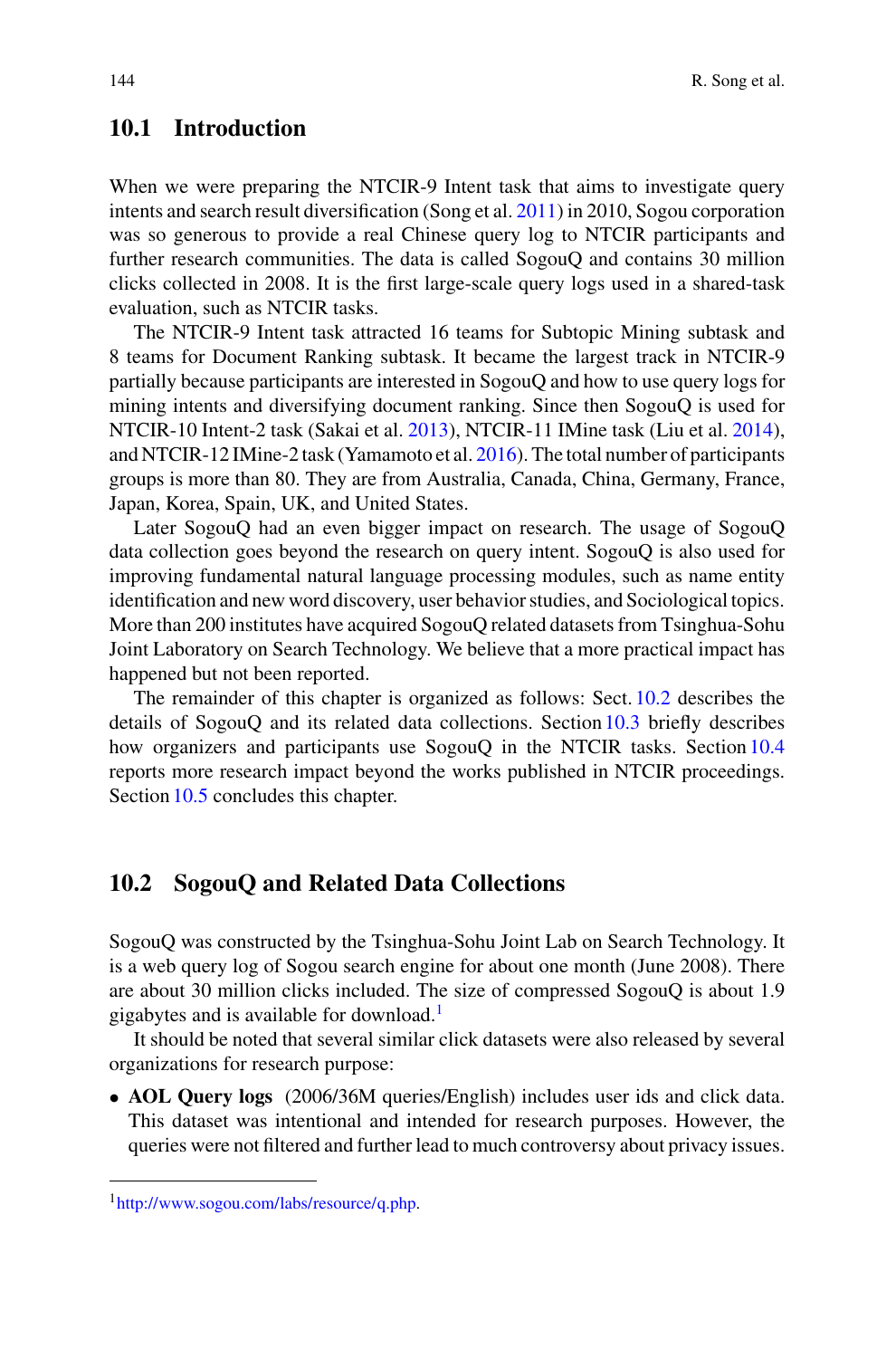- **MSN Query logs** (2006/100M queries/English) includes session ids and clickthrough information, but not user ids (Craswell et al[.](#page-6-3) [2009\)](#page-6-3).
- **Yandex Query logs** (unknown time/210M queries/Russian) includes user sessions extracted from Yandex logs, with user ids, queries, query terms, URLs, their domains, URL rankings, and clicks. However, the user data is fully anonymized.<sup>2</sup>

The data format of SogouQ is as follows:

[Access time]\t[User ID]\t[Query]\t[Rank of the URL in the returned result]\t[The sequence number of user click]\t[URL that user clicked]\n

Here User ID is automatically assigned according to the cookie information when a user accesses the search engine by using the browser. Different queries that are input by the same browser correspond to the same user ID.

Compared to other search log data, SogouQ has several advantages. First, User ID and access time can provide information on sessions, which is important for session-based retrieval or mining-related searches by session. Second, in addition to the clicked URL, SogouQ provides the rank of clicked URL when it was shown to the user and which sequence the user clicked URLs for a query. Such information is valuable for research on user click modeling. Third, if we have only URLs, the content of URLs is difficult to obtain because the web keeps evolving. URLs may expire or the content of some URLs may change. Fortunately, Sogou released a document collection called  $SogouT<sup>3</sup>$  $SogouT<sup>3</sup>$  $SogouT<sup>3</sup>$  in 2010, which were crawled in June 2008. Therefore, researchers can get the corresponding page content at the same time.

We appreciate Sogou corporation and Tsinghua-Sohu Joint Lab of Search Technology. Due to their deep understanding of search and courage, research communities can have such valuable data collections.

### <span id="page-2-0"></span>**10.3 SogouQ and NTCIR Tasks**

The NTCIR-9 Intent task comprises the Subtopic Mining subtask (given a query, output a ranked list of possible subtopic strings) and the Document Ranking subtask (given a query, output a ranked list of URLs that are selectively diversified). In the Subtopic Mining subtask, a subtopic could be a specific interpretation of an ambiguous query (e.g., "microsoft windows" or "house windows" in response to "windows") or an aspect of a faceted query (e.g., "windows 7 update" in response to "windows 7"). The subtopics collected from participants were pooled, manually clustered, and thereby used as a basis for identifying the search intents of the query. The probability of each intent given the query was estimated through assessor voting. In the Document Ranking subtask, in contrast to traditional relevance assessments where the assessors determine the relevance of each pooled document with respect to a topic, we required the assessor to provide graded relevance assessments with

<span id="page-2-2"></span><span id="page-2-1"></span>[<sup>2</sup>https://www.kaggle.com/c/yandex-personalized-web-search-challenge/data.](https://www.kaggle.com/c/yandex-personalized-web-search-challenge/data) [3http://www.sogou.com/labs/resource/t.php.](http://www.sogou.com/labs/resource/t.php)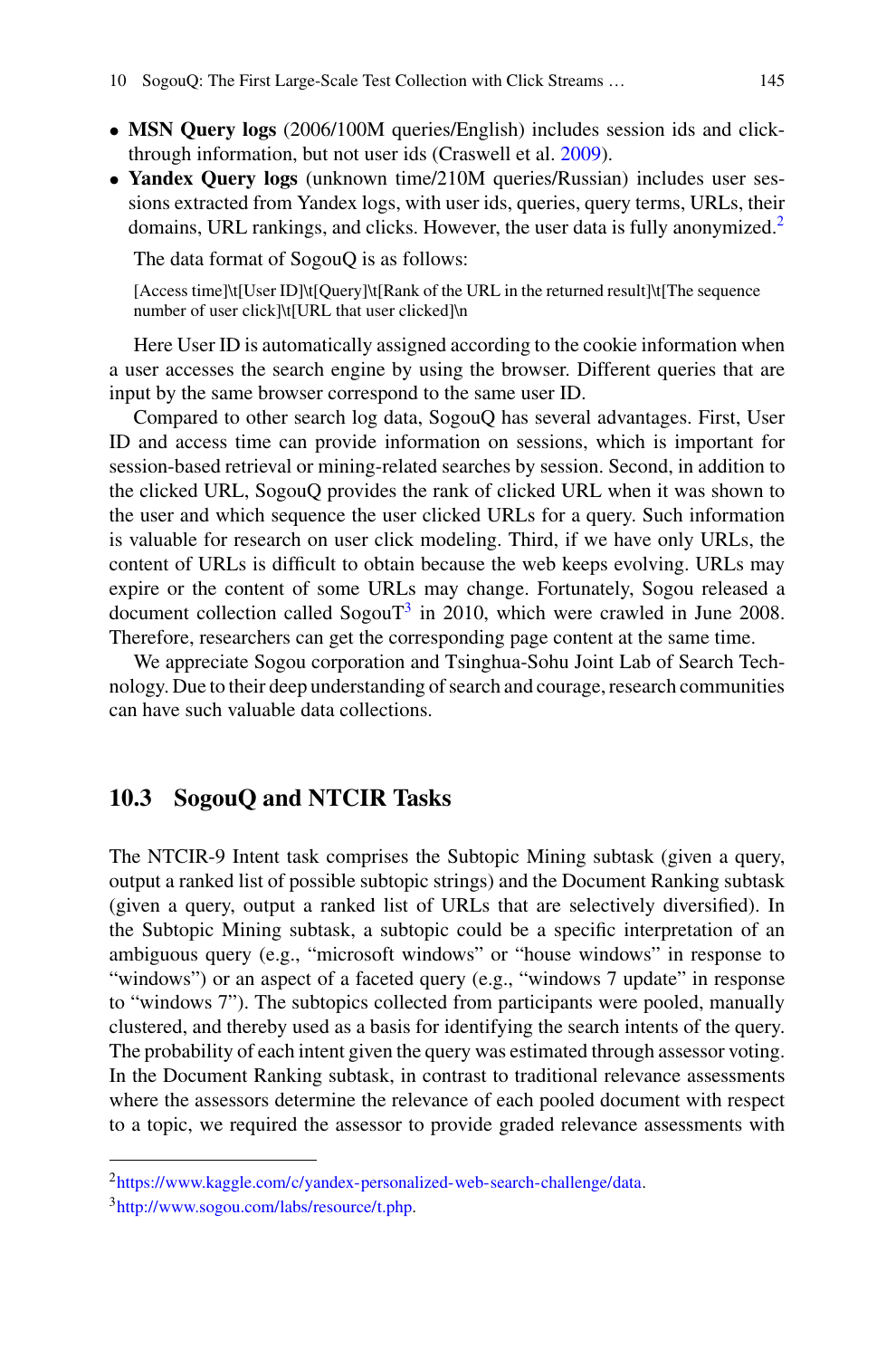respect to each intent of a given query. Finally, the relevance and diversity of the ranked subtopics or documents were evaluated using diversified information retrieval metrics (Sakai and Son[g](#page-6-4) [2014](#page-6-4)).

SogouQ was used by every participant for mining subtopics for given queries or estimating the importance of subtopics according to the number of clicks (Han et al[.](#page-6-5) [2011;](#page-6-5) Wang et al[.](#page-6-6) [2013;](#page-6-6) Xue et al[.](#page-7-1) [2011;](#page-7-1) Yu and Re[n](#page-7-2) [2014](#page-7-2)). The subtopics and their importance will influence document ranking then. Thus when user queries and clicks are introduced to the subtopic pool via SogouQ, our manually labeled intents or documents model the information needs of real users more accurately. Such an evaluation benchmark helps research on information retrieval in universities or labs without commercial search engines as experimental platforms.

In NTCIR-10 Intent-2 task, organizers provide the following instruction on subtopic:

A subtopic string of a given query is a query that specialises and/or disambiguates the search intent of the original query. If a string returned in response to the query does neither, it is considered incorrect.

e.g. original query: "harry potter" (underspecified) subtopic string: "harry potter philosophers stone movie" incorrect: "harry potter hp" (doe not specialise)

It is encouraged that participants submit subtopics of the form "coriginal query <additionalstring>"

Assessors were asked to provide a label for each intent cluster in the form "<originalquery><additionalstring>". Such a change provides valuable data to better understand a query in the perspective of two intent roles, i.e., kernel-object and modifier (Ren and Y[u](#page-6-7) [2016;](#page-6-7) Yu and Re[n](#page-7-3) [2012](#page-7-3); Zheng et al[.](#page-7-4) [2018\)](#page-7-4). In contrast to the NTCIR-9 Intent task where we had up to 24 intents for a single topic, organizers of Intent-2 decided to select up to 9 intents per topic based on votes because search result diversification is mainly about diversifying the first search result page, which can only accommodate around ten URLs.

NTCIR-11 IMine task continued Subtopic Mining subtask and Document Ranking subtask and started a new subtask called TaskMine, which aims to explore the methods of automatically finding subtasks of a given task (e.g., for a given task "lose weight", the possible outputs can be "do physical exercise", "take calories intake", "take diet pills", etc.). In the Subtopic Mining subtask, participants are expected to generate a two-level hierarchy of underlying subtopics by analysis into the provided document collection, user behavior data including SogouQ, or other kinds of external data sources. For example, given the ambiguous query "windows", the first-level subtopic may be "microsoft windows", "software on windows platform", or "house windows". In the category of "microsoft windows", users may be interested in different aspects (second-level subtopics), such as "windows 8" and "windows update". The hierarchical structure of subtopics is closely related with the knowledge graph. However, the hierarchical subtopics here are used to describe users' possible information needs instead of the manually created knowledge structure of entity names. Organizers encouraged participants not to use the graph directly even when a knowledge graph exists for a given query. Therefore, user behavior data, such as SogouQ,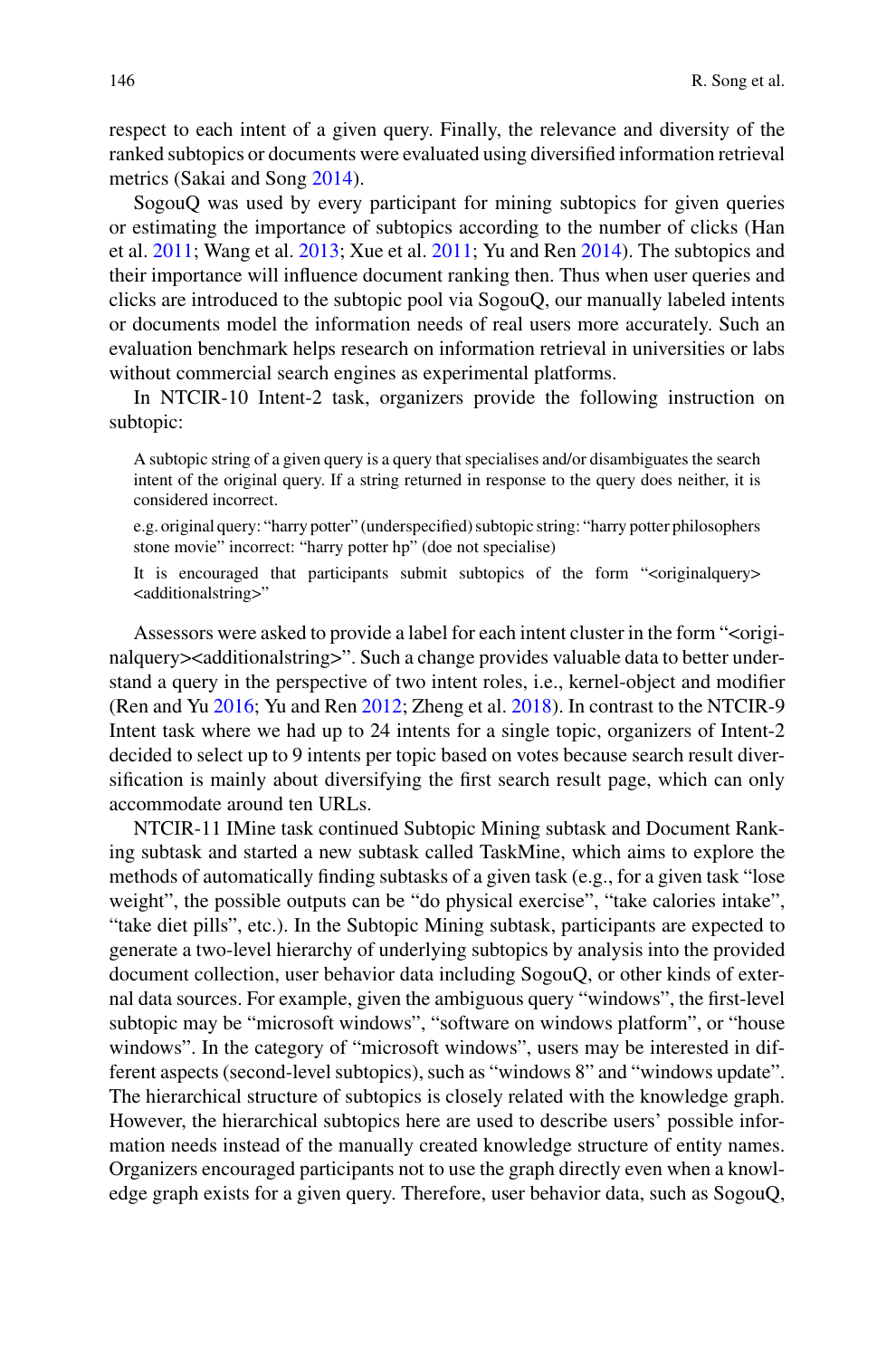play important roles in creating the hierarchy of subtopics as real user queries reflect users' possible information needs.

NTCIR-12 IMine-2 task focuses on vertical intents behind a query as well as its topical intents because many commercial Web search engines merge several types of search results and generate a SERP (search engine results page) in response to a user's query. For example, the results of query "flower" now may contain image results and encyclopedia results as well as usual Web search results. We refer to such "types" of search results as verticals. Accordingly, the IMine-2 task comprises two subtasks: the Query Understanding subtask and the Vertical Incorporating subtask. The Query Understanding subtask is a successive task of the Subtopic Mining subtask but the difference is that participants are asked to identify the relevant verticals for each subtopic. For example, for the query "iPhone 6", a possible result list of the Query Understanding subtask is:

[tid] [subtopic] [vertical] [score] IMINE2-E-000 iPhone 6 apple.com Web 0.9 IMINE2-E-000 iPhone 6 sales News 0.90 IMINE2-E-000 iPHone 6 photo Image 0.88 IMINE2-E-000 iPhone 6 review Web 0.78

The Vertical Incorporating subtask is also a successive task of the Document Ranking subtask. The difference is that the participants should decide whether the result list should contain vertical result or not. SogouQ is still a useful resource of user behaviors for Chinese subtasks. Similarly, Yahoo! Japan provides the participants of Japanese subtasks a Web search related query data, which is generated from the query log of Yahoo! Japan Search from July 2009 to June 2013.<sup>4</sup>

## <span id="page-4-0"></span>**10.4 Impact of SogouQ**

As by April 30, 2019, we can find 82 papers when we search the keyword "SogouQ" in Google Scholar.<sup>5</sup> Most of them are not published in NTCIR proceedings.

Some works such as Gu et al[.](#page-6-8) [\(2016\)](#page-6-8), Han et al[.](#page-6-5) [\(2011](#page-6-5)), Ren et al[.](#page-6-9) [\(2015\)](#page-6-9), Xue et al[.](#page-7-5)  $(2011)$ , Kim and L[e](#page-6-10)e  $(2015)$ , and Zheng et al.  $(2015)$  $(2015)$  use SogouQ to mine subtopics (Song et al[.](#page-6-11) [2018;](#page-6-11) Wang et al[.](#page-6-6) [2013;](#page-6-6) Yu and Re[n](#page-7-2) [2014](#page-7-2)), or suggestions (Li and Wan[g](#page-6-12) [2014;](#page-6-12) Liu et al[.](#page-6-13) [2017](#page-6-13); Shu et al[.](#page-6-14) [2013\)](#page-6-14). Some works like Zheng et al[.](#page-7-4) [\(2018\)](#page-7-4) use SogouQ for better understanding a query in the perspective of two intent roles, i.e., kernel-object and modifier (Ren and Y[u](#page-6-7) [2016](#page-6-7); Yu and Re[n](#page-7-3) [2012\)](#page-7-3). Some other works investigate intent shifting (Wang and Che[n](#page-6-15) [2011](#page-6-15)), query specification (Xiangbin et al[.](#page-7-6) [2015](#page-7-6)), and search task identification (Du et al[.](#page-6-16) [2018](#page-6-16)). Some works use SogouQ for improving some fundamental modules of natural language processing, such as unsupervised dependency parsing (Qiao et al[.](#page-6-17) [2016](#page-6-17)), new word identification

<span id="page-4-1"></span>[<sup>4</sup>http://research.nii.ac.jp/ntcir/news-20150717-ja.html.](http://research.nii.ac.jp/ntcir/news-20150717-ja.html)

<span id="page-4-2"></span>[<sup>5</sup>http://scholar.google.com.](http://scholar.google.com)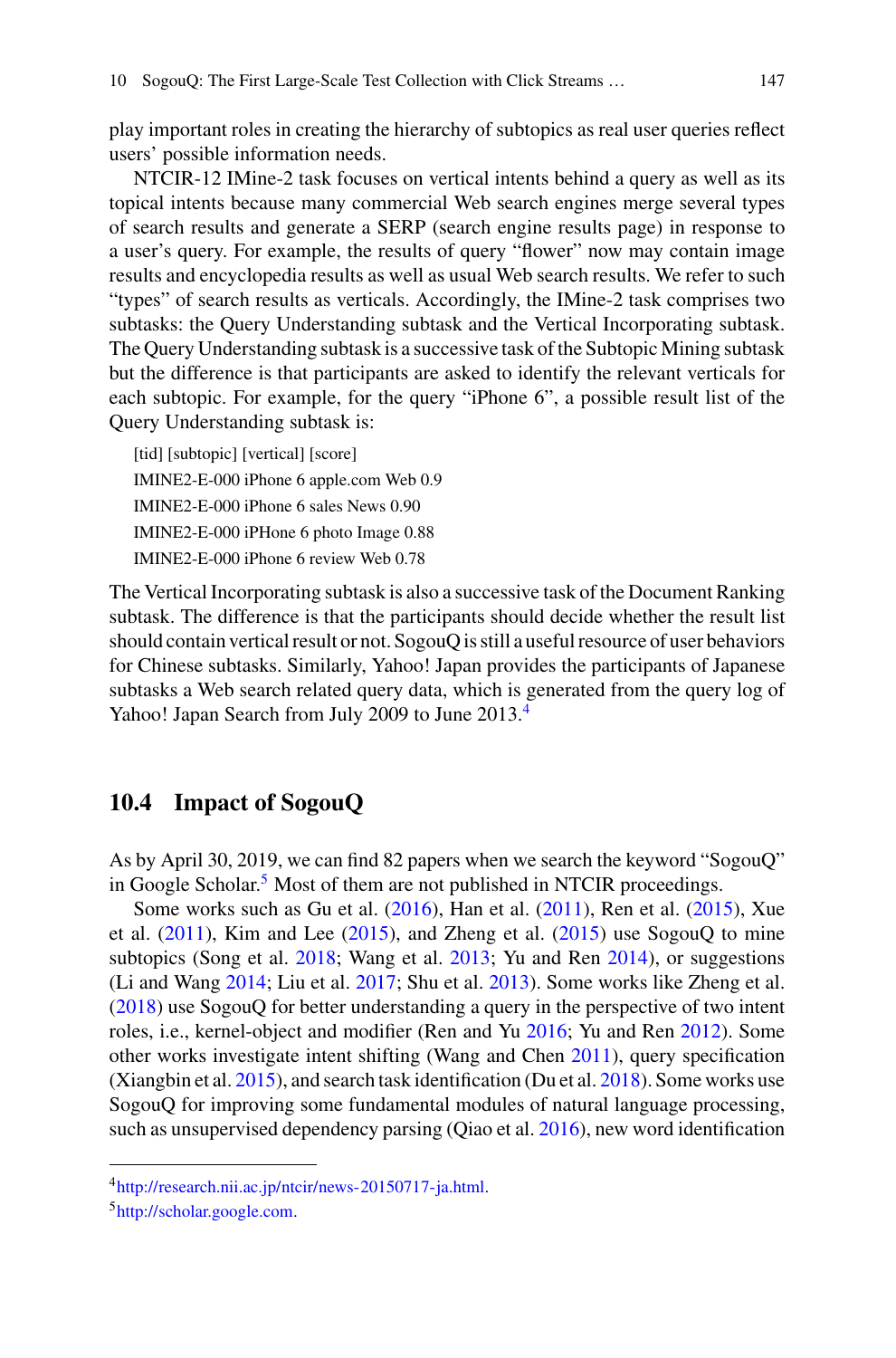(Xuewe[i](#page-7-7) [2014](#page-7-7)), and person name recognition (Lv et al[.](#page-6-18) [2013;](#page-6-18) Wen et al[.](#page-7-8) [2013](#page-7-8)). Moreover, the rich information of SogouQ provides evidence to get statistics, e.g., query per second (Fang et al[.](#page-6-19) [2017](#page-6-19)), sample queries (Liu and L[i](#page-6-20) [2014](#page-6-20)); or mine a particular type of queries, e.g., time-sensitive search queries (Pei et al[.](#page-6-21) [2016](#page-6-21)) and health search queries; or predict authoritative of website (Yu and Re[n](#page-7-9) [2018\)](#page-7-9).

Some usage of SogouQ is on broader research topics. Rao et al[.](#page-6-22) [\(2014](#page-6-22)) constructs query co-occurrence network from SogouQ and compares the network with Named Entity Person co-occurrence network and the network based on the co-occurrence of words in sentences of news articles; Wang and Pleimlin[g](#page-7-10) [\(2017\)](#page-7-10) use it to investigate foraging patterns in online searches. Authors analyze three different click-through logs and discover an increased efficiency of the search engines. In the language of foraging, the newer logs indicate that online searches overwhelmingly yield local searches (i.e., on one page of links provided by the search engines), whereas for the older logs, the foraging processes are a combination of local searches and relocation phases that are power law distributed. It follows that good search engines enable the users to find the information they are looking for through a local exploration of a single page with search results, whereas for poor search engine, users are often forced to do a broader exploration of different pages.

According to the statistics from Tsinghua-Sohu Joint Lab on Search Technology, more than 200 institutions have acquired SogouQ related datasets. We believe that a more practical impact has happened but not been reported.

## <span id="page-5-0"></span>**10.5 Conclusion**

The problems that are explored in NTCIR Intent and IMine tasks require a data collection of query logs. With the great support of Sogou corporation, SogouQ becomes the first query logs that are used in a shared evaluation. Compared to other query logs, SogouQ has richer information on session, ranking, and orders of clicks, and corresponding documents if being combined with SogouT. Therefore, SogouQ does not only support research on query understanding of intent and vertical, but also enable many works on broader research topics on web search user behaviors. More than 200 institutes have acquired SogouQ data and they are using the query logs for various research and applications.

As query logs are too sensitive, it is difficult to obtain more shared query logs. Some efforts were done to simulate click-through data, such as Sogou-QCL (Zheng et al[.](#page-7-11) [2018](#page-7-11)), to enable the neural-based works that need a larger amount of data.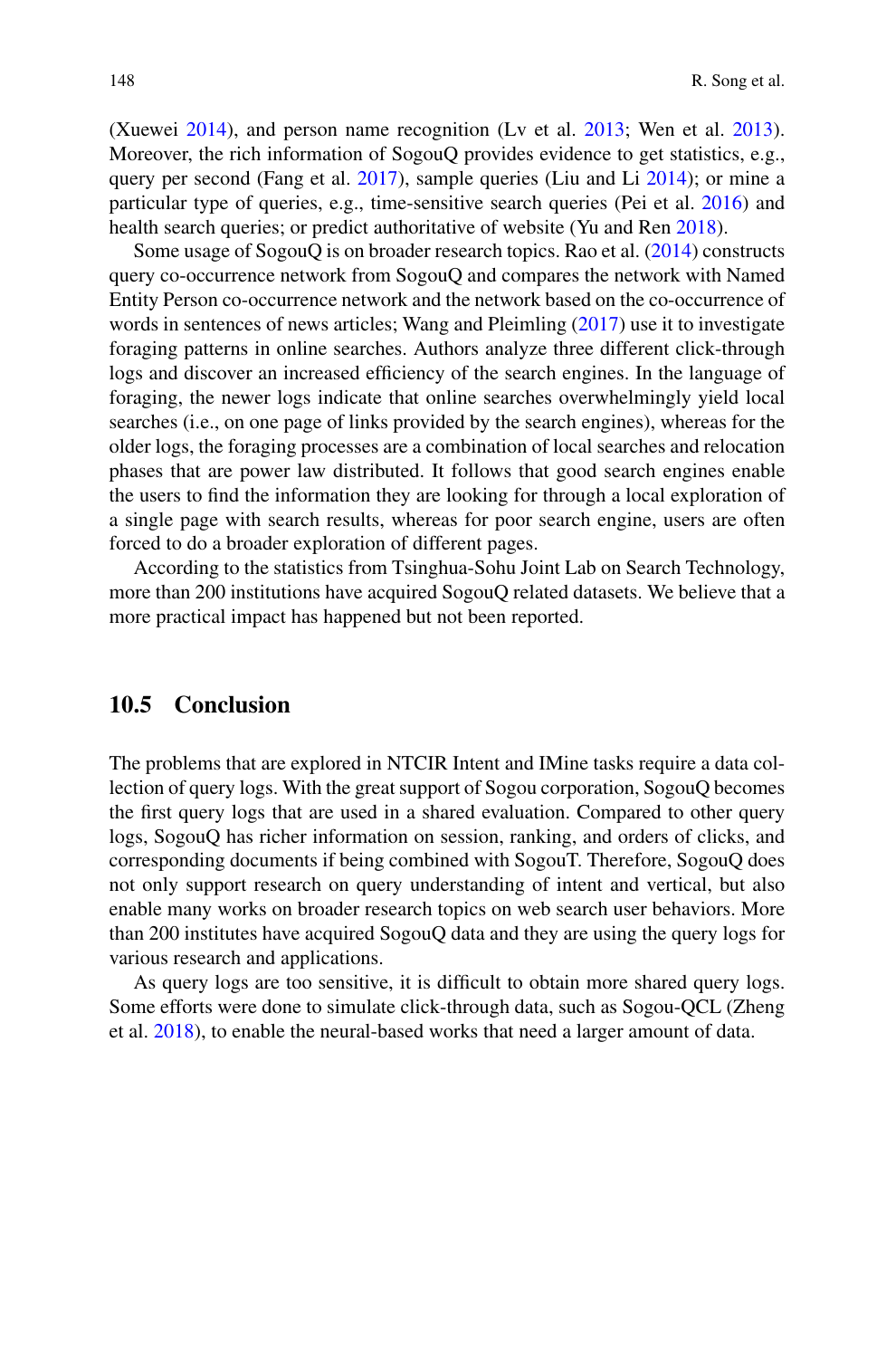### **References**

- <span id="page-6-3"></span>Craswell N, Jones R, Dupret G, Viegas E (eds) (2009) Proceedings of the 2009 workshop on web search click data (WSCD'09). ACM, New York, NY, USA
- <span id="page-6-16"></span>Du C, Shu P, Li Y (2018) CA-LSTM: search task identification with context attention based LSTM. In: The 41st international ACM SIGIR conference on research & development in information retrieval. ACM, pp 1101–1104
- <span id="page-6-19"></span>Fang Z, Yu T, Mengshoel OJ, Gupta RK (2017) Qos-aware scheduling of heterogeneous servers for inference in deep neural networks. In: Proceedings of the 2017 ACM on conference on information and knowledge management. ACM, pp 2067–2070
- <span id="page-6-8"></span>Gu J, Feng C, Gao X, Wang Y, Huang H (2016) Query intent detection based on clustering of phrase embedding. In: Chinese national conference on social media processing. Springer, pp 110–122
- <span id="page-6-5"></span>Han J, Wang Q, Orii N, Dou Z, Sakai T, Song R (2011) Microsoft research Asia at the NTCIR-9 INTENT task. In: Proceedings of NTCIR-9
- <span id="page-6-10"></span>Kim SJ, Lee JH (2015) Subtopic mining using simple patterns and hierarchical structure of subtopic candidates from web documents. Inf Process Manag 51(6):773–785
- <span id="page-6-12"></span>Li L, Wang H (2014) Multi-strategy query expansion method based on semantics. J Digit Inf Manag 12(3)
- <span id="page-6-20"></span>Liu C, Li Y, (2014) Non-iteration parallel algorithm for frequent pattern discovery. In: 2014 13th international symposium on distributed computing and applications to business, engineering and science. IEEE, pp 127–132
- <span id="page-6-13"></span>Liu J, Li Q, Lin Y, Li Y (2017) A query suggestion method based on random walk and topic concepts. In: 2017 IEEE/ACIS 16th international conference on computer and information science (ICIS). IEEE, pp 251–256
- <span id="page-6-2"></span>Liu Y, Song R, Zhang M, Dou Z, Yamamoto T, Kato MP, Ohshima H, Zhou K (2014) Overview of the NTCIR-11 IMine task. In: Proceedings of NTCIR-11
- <span id="page-6-18"></span>Lv X, Wu R, Wen B (2013) Chinese personal name recognition in web queries via bootstrapping. In: 2013 9th international conference on computational intelligence and security. IEEE, pp 415–419
- <span id="page-6-21"></span>Pei J, Huang D, Ma J, Song D, Sang L (2016) Dut-nlp-ch@ NTCIR-12 temporalia tid subtask. In: Proceedings of NTCIR-12
- <span id="page-6-17"></span>Qiao X, Cao H, Zhao T (2016) Improving unsupervised dependency parsing with knowledge from query logs. ACM Trans Asian Low-Resour Lang Inf Process (TALLIP) 16(1):3
- <span id="page-6-22"></span>Rao L, Luo Z, Tang J, Wang T (2014) Research on the query co-occurrence networks. Management innovation and information technology, vol 61, pp. 275
- <span id="page-6-7"></span>Ren F, Yu H (2016) Role-explicit query extraction and utilization for quantifying user intents. Inf Sci 329:568–580
- <span id="page-6-9"></span>Ren P, Chen Z, Ma J, Wang S, Zhang Z, Ren Z (2015) Mining and ranking users' intents behind queries. Inf Retr J 18(6):504–529
- <span id="page-6-4"></span>Sakai T, Song R (2014) Evaluating diversified search results using per-intent graded relevance. In: ACM SIGIR 2011
- <span id="page-6-1"></span>Sakai T, Dou Z, Yamamoto T, Liu Y, Zhang M, Song R, Kato M, Iwata M (2013) Overview of the NTCIR-10 INTENT-2 task. In: Proceedings of NTCIR-10
- <span id="page-6-14"></span>Shu B, Niu Z, Jiang X, Mustafa G (2013) A novel query suggestion method based on sequence similarity and transition probability. In: Proceedings of the international conference on data mining (DMIN), The Steering Committee of The World Congress in Computer Science, p 1
- <span id="page-6-0"></span>Song R, Zhang M, Sakai T, Kato MP, Liu Y, Sugimoto M, Wang Q, Orii N (2011) Overview of the NTCIR-9 INTENT task. In: Proceedings of NTCIR-9
- <span id="page-6-11"></span>Song W, Liu Y, Liu Lz, Wang Hs (2018) Semantic composition of distributed representations for query subtopic mining. Front Inf Technol Electron Eng 19(11):1409–1419
- <span id="page-6-15"></span>Wang CJ, Chen HH (2011) Intent shift detection using search query logs. Int J Comput Linguist Chin Lang Process 16(3–4)
- <span id="page-6-6"></span>Wang Q, Qian Y, Song R, Dou Z, Zhang F, Sakai T, Zheng Q (2013) Mining subtopics from text fragments for a web query. Inf Retr 16(4):484–503